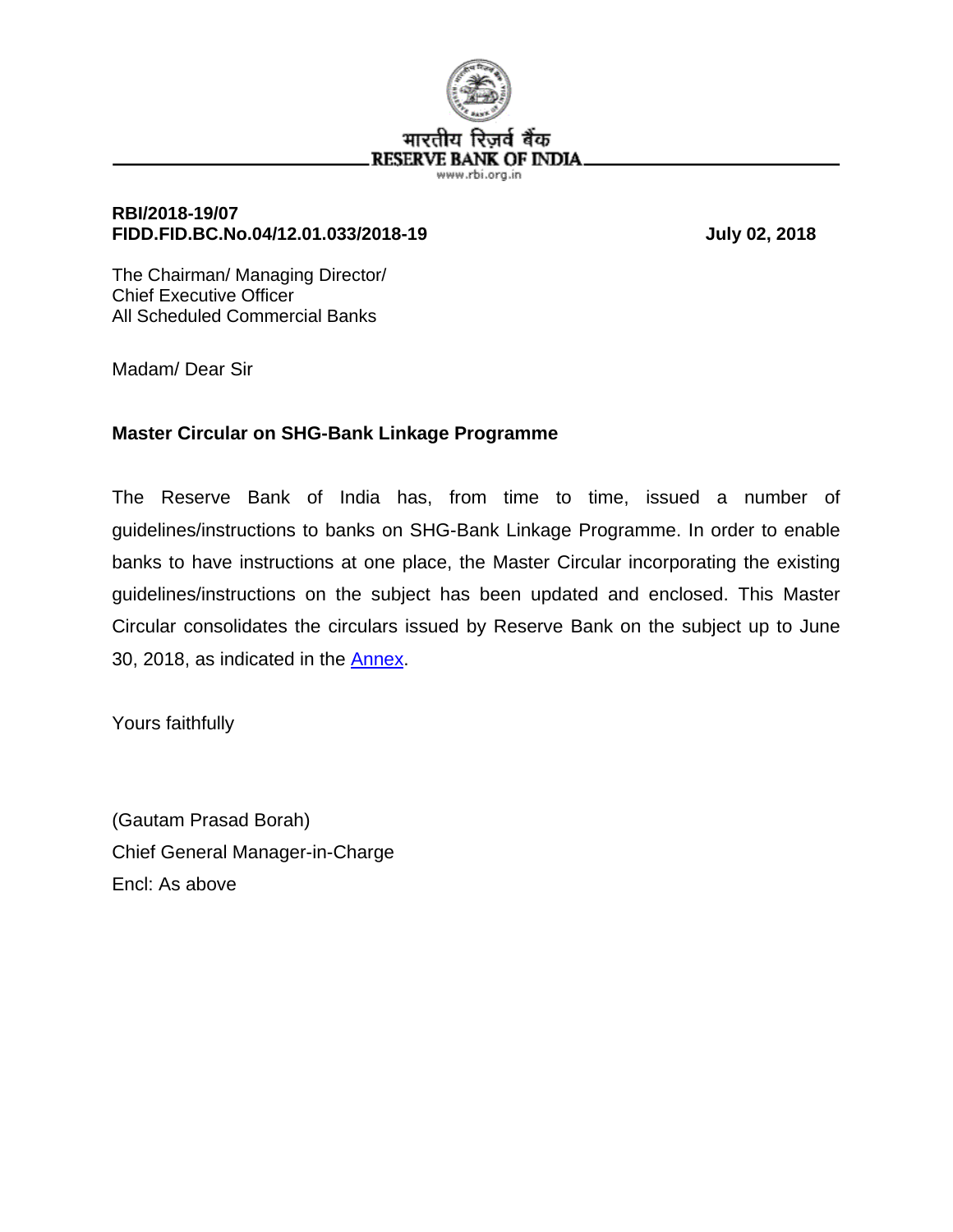#### **Master Circular on SHG-Bank Linkage Programme**

Self Help Groups have the potential to bring together the formal banking structure and the rural poor for mutual benefit. Studies conducted by NABARD in a few states to assess the impact of the linkage project have brought out encouraging and positive features like increase in loan volume of the SHGs, definite shift in the loaning pattern of the members from non-income generating activities to production activities, nearly 100 per cent recovery performance, significant reduction in the transaction costs for both the banks and the borrowers etc., besides leading to a gradual increase in the income level of the SHG members. Another significant feature observed in the linkage project is that about 85 per cent of the groups linked with banks were formed exclusively by women.

2. Recognizing the importance of SHG Bank linkage, banks have been advised to meet the entire credit requirements of SHG members, as envisaged in Paragraph 93 of the Union Budget announcement for the year 2008-09, made by the Honorable Finance Minister, wherein it was stated as under: "Banks will be encouraged to embrace the concept of Total Financial Inclusion. Government will request all scheduled commercial banks to follow the example set by some public sector banks and meet the entire credit requirements of SHG members, namely, (a) income generation activities, (b) social needs like housing, education, marriage, etc. and (c) debt swapping". Linking of SHGs with banks has thus been emphasized in the Monetary Policy Statements of Reserve Bank of India and Union Budget announcements from time to time and various guidelines have been issued to banks in this regard.

3. Banks should provide adequate incentives to their branches in financing the Self Help Groups (SHGs) and establish linkages with them, making the procedures simple and easy. The group dynamics of working of the SHGs need neither be regulated nor formal structures imposed or insisted upon. The approach to financing of SHGs should be totally hassle-free and may also include consumption expenditures. Accordingly, the following guidelines should be adhered to enable effective linkage of SHGs with the banking sector.

### 4. **Opening of Savings Bank A/C**

a) The SHGs, registered or unregistered, which are engaged in promoting savings habits among their members are eligible to open savings bank accounts with banks. These SHGs need not necessarily have already availed of credit facilities from banks before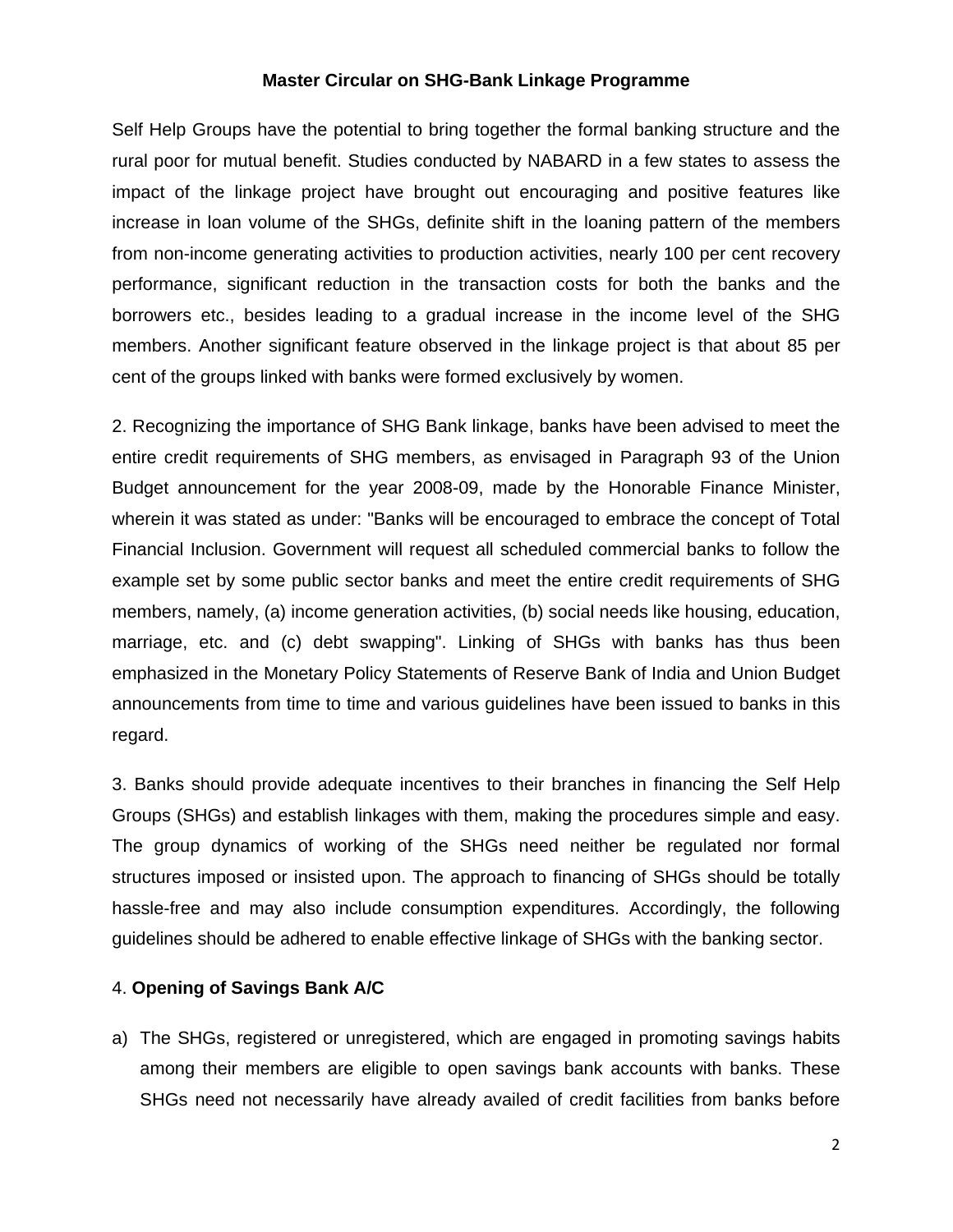opening savings bank accounts. The instructions of the Department of Banking Regulation in the [Master Direction on KYC pertaining to SHG members](https://rbi.org.in/SCRIPTS/BS_ViewMasDirections.aspx?id=10292) (Part VI-Paragraph 43) shall be adhered to, while completing Customer Due Diligence (CDD)<sup>[1](#page-2-0)</sup> process.

b) Accordingly, the current instructions under Simplified norms for Self Help Groups (SHGs) mention that CDD of all the members of SHG as mentioned in the above Direction shall not be required while opening the savings bank account of the SHG. CDD of all the office bearers shall suffice. No separate CDD of the members or office bearers shall be necessary at the time of credit linking of SHGs.

## 5. **Lending to SHGs**

- a) Bank lending to SHGs should be included in branch credit plan, block credit plan, district credit plan and state credit plan of each bank. Utmost priority should be accorded to the sector in preparation of these plans. It should also form an integral part of the bank's corporate credit plan.
- b) As per operational guidelines issued by NABARD, SHGs may be sanctioned savings linked loans by banks (varying from a saving to loan ratio of 1:1 to 1:4). However, in case of matured SHGs, loans may be given beyond the limit of four times the savings as per the discretion of the bank.
- c) A simple system requiring minimum procedures and documentation is a precondition for augmenting flow of credit to SHGs. Banks should strive to remove all operational irritants and make arrangements to expeditiously sanction and disburse credit by delegating adequate sanctioning powers to branch managers. The loan application forms, procedures and documents should be made simple. It would help in providing prompt and hassle-free credit.

### 6. **Interest rates**

The banks would have the discretion to decide on the interest rates applicable to loans given to Self Help Groups/member beneficiaries.

<span id="page-2-0"></span> $1$  Customer Due Diligence - means identifying and verifying the customer and the beneficial owner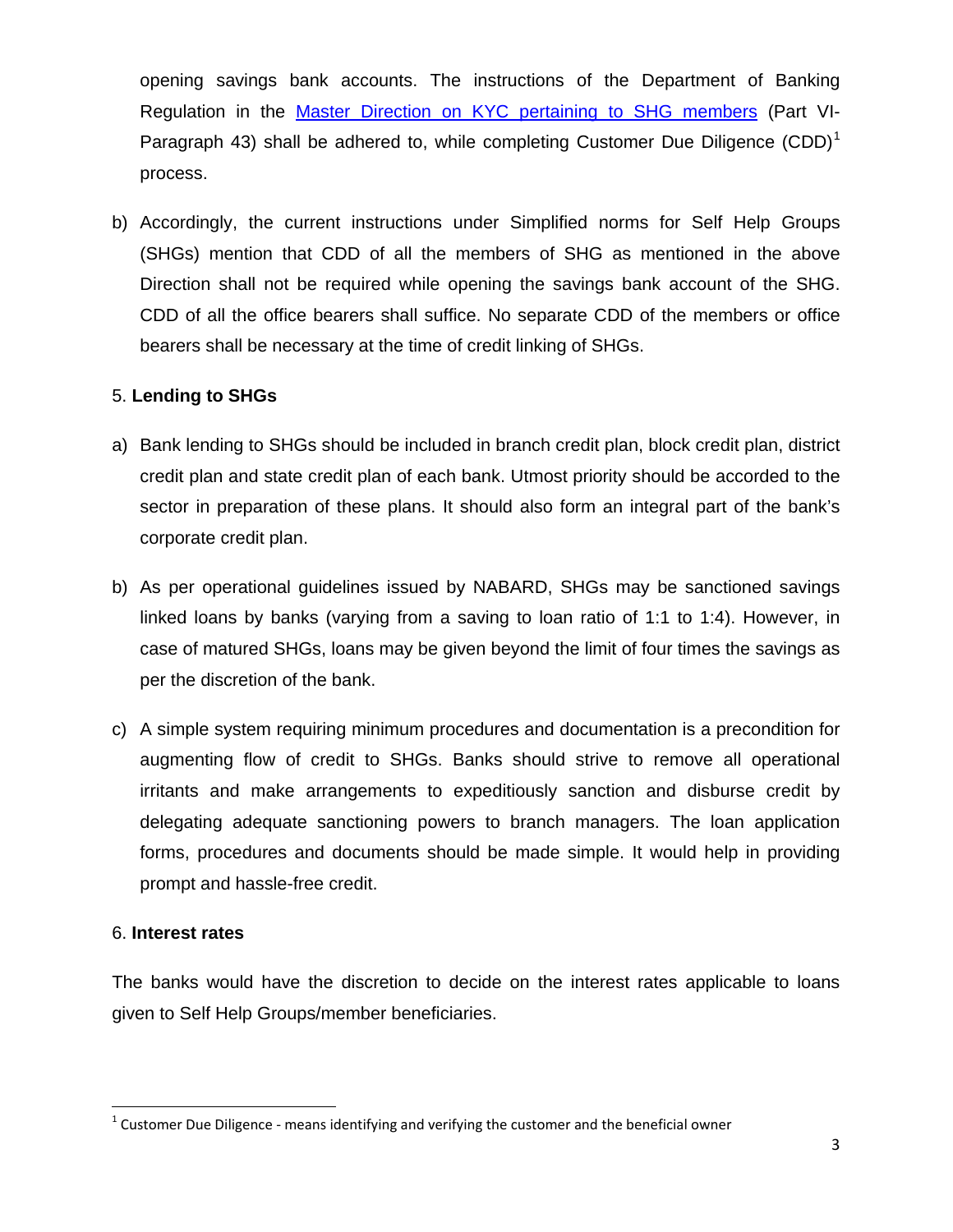## 7. **Service/ Processing charges**

No loan related and ad hoc service charges/inspection charges should be levied on priority sector loans up to ₹ 25,000. In the case of eligible priority sector loans to SHGs/ JLGs, this limit will be applicable per member and not to the group as a whole.

## 8. **Separate Segment under priority sector**

In order to enable the banks to report their SHG lending without difficulty, it is decided that the banks should report their lending to SHGs for on-lending to members of SHGs under the respective categories, viz. 'Advances to SHGs' irrespective of the purposes for which the loans have been disbursed to the SHG members. Priority Sector loans to SHGs are considered under "Weaker Sections" category.

## 9. **Presence of defaulters in SHGs**

Defaults by a few members of SHGs and/or their family members to the financing bank should not ordinarily come in the way of financing SHGs per se by banks, provided the SHG is not in default. However, the bank loan may not be utilized by the SHG for financing a defaulter member to the bank.

## 10. **Capacity Building and Training**

- a) Banks may initiate suitable steps to internalize the SHGs linkage project and organize exclusive short duration programmes for the field level functionaries. In addition, suitable awareness/sensitization programmes may be conducted for their middle level controlling officers as well as senior officers.
- b) Banks shall refer to instructions on Financial Literacy by FLCs and rural branches Policy review vide [Circular FIDD.FLC.BC.No.22/12.01.018/2016-17 dated March 02,](https://www.rbi.org.in/Scripts/NotificationUser.aspx?Id=10869&Mode=0)  [2017](https://www.rbi.org.in/Scripts/NotificationUser.aspx?Id=10869&Mode=0) conducting tailored programs targeting [SHGs.](https://www.rbi.org.in/FinancialEducation/content/04SELFHELP20042018.pdf)

# 11. **Monitoring and Review of SHG Lending**

Considering the potential of SHGs, banks shall closely monitor the progress regularly at various levels. In order to give a boost to the ongoing SHG bank linkage programme for credit flow to the unorganized sector, monitoring of SHG bank linkage programme shall be a regular item on the agenda for discussion at the SLBC and DCC meetings. It should be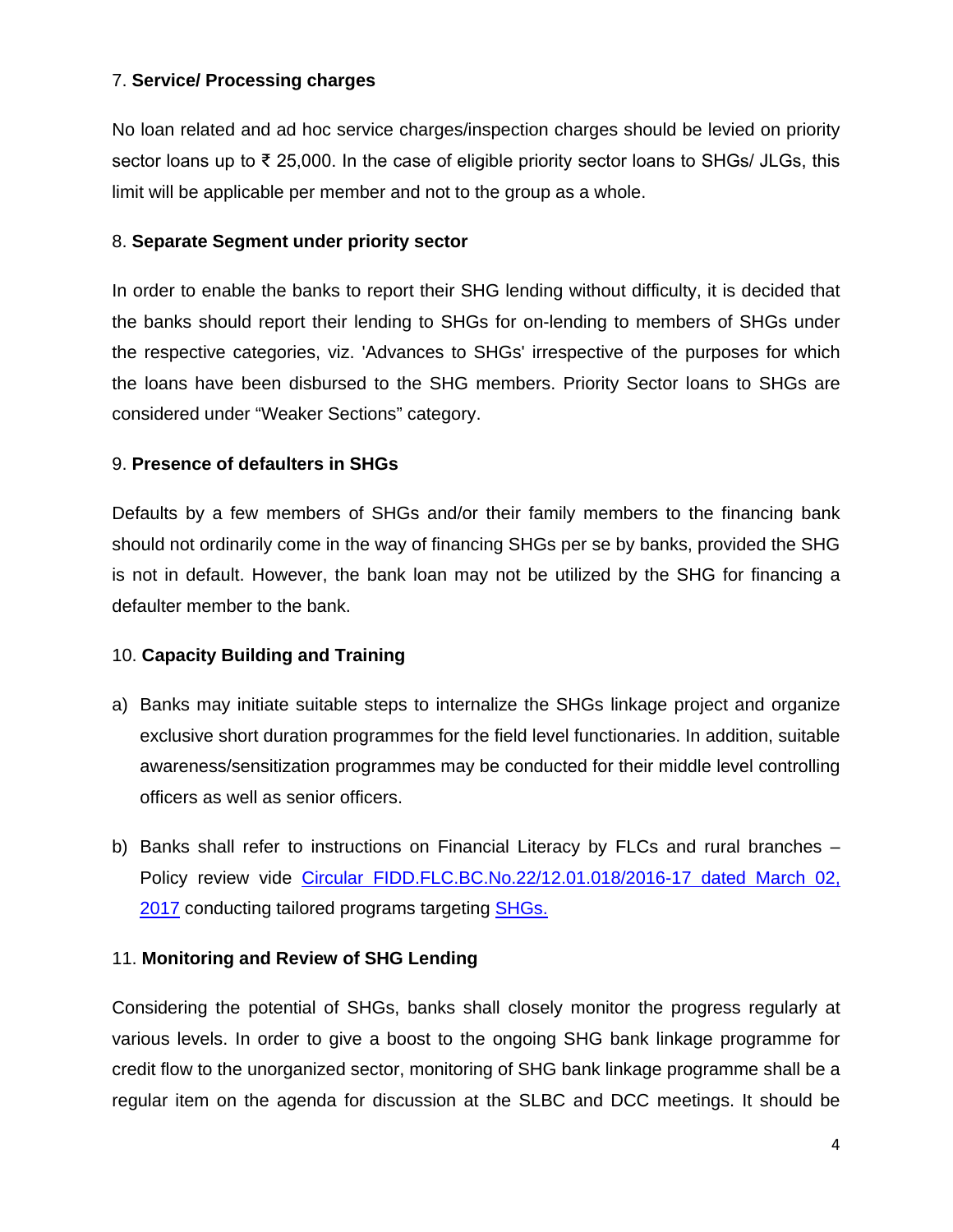reviewed at the highest corporate level on a quarterly basis. Further, progress of the programme may be reviewed by banks at regular intervals. The progress under SHG-BLP, as prescribed vide RBI letter FIDD.CO.FID.No.3387/12.01.033/2017-18 dated April 26, 2018 shall be reported to NABARD (Micro Credit Innovations Department), Mumbai, on a quarterly basis, and the returns in the **[prescribed format](https://rbidocs.rbi.org.in/rdocs/content/pdfs/SHGLPR210515_AN.pdf)** shall be submitted within 15 days from due date.

# 12. **Reporting to CICs**

Recognizing the importance of credit information reporting in respect of the SHG members for financial inclusion, banks are advised to adhere to the guidelines issued by Department of Banking Regulation on [Credit information reporting in respect of Self Help Group](https://rbi.org.in/SCRIPTs/BS_CircularIndexDisplay.aspx?Id=10449)  (SHG) members [dated June 16, 2016](https://rbi.org.in/SCRIPTs/BS_CircularIndexDisplay.aspx?Id=10449) and [Credit information reporting in respect of Self](https://rbi.org.in/Scripts/NotificationUser.aspx?Id=10227&Mode=0)  Help Group (SHG) members [dated January 14, 2016.](https://rbi.org.in/Scripts/NotificationUser.aspx?Id=10227&Mode=0)

------------------------